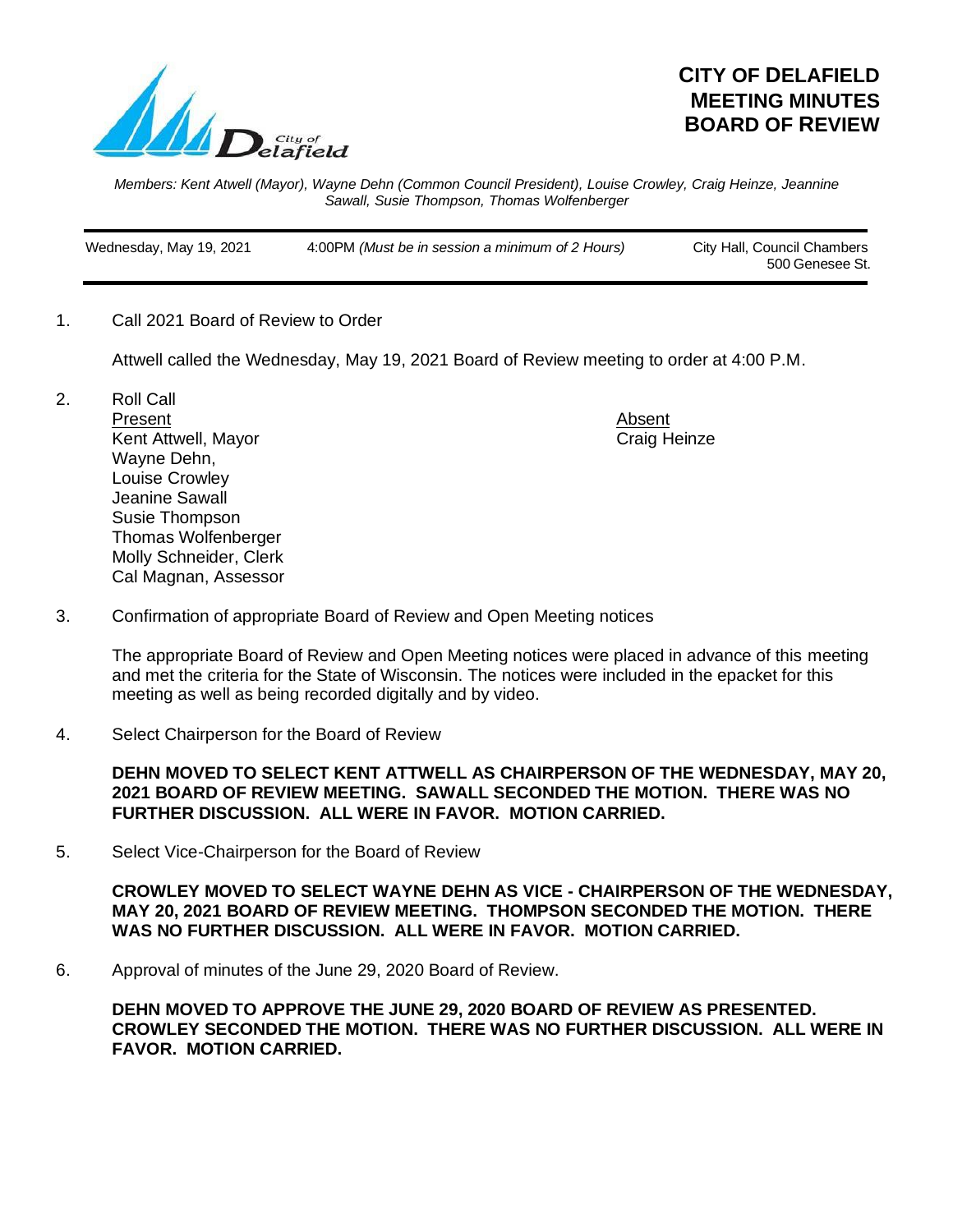7. Verify training requirements of members.

Training requirements for members were verified by the City Clerk and had been included in the epacket for this meeting. All training had been conducted by the State of Wisconsin deadline.

8. Verify the laws for confidentiality, phone testimony, and written testimony.

The phone testimony and written testimony were verified in the City Municipal Code. Also included in the epacket was a blank form for residents to testify by telephone or submit a sworn written statement at the Board of Review. No forms were received.

- 9. Review of new laws (if any).
	- a. No new laws for 2021.
- 10. Verbal confirmation of filing and summary of Annual Assessment Report and Assessment Roll by Assessors Office.

The Assessor provided the Annual Assessment Roll to the Board and noted the Department of Revenue had discontinued the Annual Assessment Report. The Assessment Roll was submitted to the Clerk and had been included in the epacket for this meeting.

- 11. Review the Assessment Roll and Perform Statutory Duties:
	- a. Examine the roll.
	- b. Correct description or calculation errors (if any).
	- c. Add omitted property (if any).
	- d. Eliminate double assessed properties (if any).

Board of Review members examined the roll. No description or calculation errors, omitted properties or double assessed properties were noted. All changes to Open Book were included in the Assessment Roll and presented to the Board.

12. Discussion and action to certify all corrections of error under Wis. Stats 70.43.

There were no corrections noted under Wis Stats 70.43.

## **CROWLEY MOVED TO CERTIFY ALL CORRECTIONS OF ERROR UNDER WIS. STATS 70.43, NOTING THERE WERE NO CORRECTIONS OF ERROR NEEDED. SAWALL SECONDED THE MOTION. THERE WAS NO FURTHER DISCUSSION. ALL WERE IN FAVOR. MOTION CARRIED.**

13. Discussion and action to verify with the Assessor the Open Book changes have been included in assessment roll.

Magnan explained there were two Open Book changes this year and those had been included in the Assessment Roll.

## **DEHN MOVED TO VERIFY WITH THE ASSESSOR THAT THE OPEN BOOKS CHANGES HAD BEEN INCLUDED IN THE ASSESSMENT ROLL. THOMPSON SECONDED THE MOTION. THERE WAS NO FURTHER DISCUSSION. ALL WERE IN FAVOR. MOTION CARRIED.**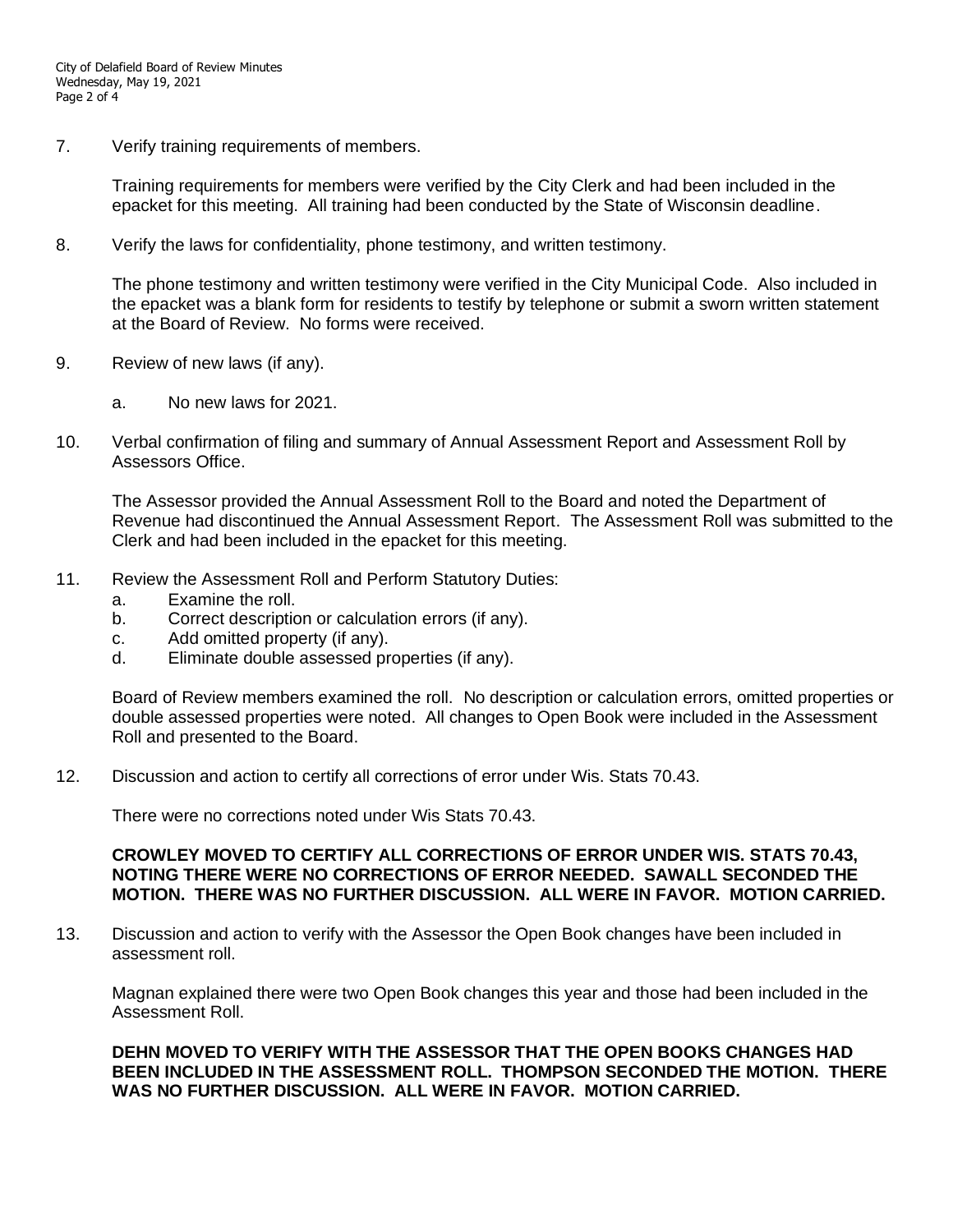14. Allow taxpayers to examine the assessment data.

No taxpayers were present in the audience.

- 15. During the first two hours, consideration of:
	- a. Waivers of the required 48-hour Notice Of Intent To File An Objection when there is good cause.

None.

- b. Requests for waiver of the BOR hearing allowing the property owner an appeal directly to the Circuit Court.
	- i. Discussion and action for Attorneys Christopher Strohbehn and Russell Karnes on behalf of Wal-Mart Real Estate Business Trust for the BOR waiver on 2863 Heritage Dr, identified by tax key DELC 0804.994.021.

Wal-Mart Real Estate Business Trust representatives were not present. Information received pertaining to the waiver request had been included in the epacket for this meeting.

**CROWLEY MOVED TO APPROVE THE BOARD OF REVIEW WAIVER REQUEST FOR WAL-MART REAL ESTATE BUSINESS TRUST, IDENTIFIED BY TAX KEY DELC 0804.994.02, 2863 HERITAGE DRIVE AS PRESENTED. THOMPSON SECONDED THE MOTION. THERE WAS NO FURTHER DISCUSSION. ALL WERE IN FAVOR. MOTION CARRIED BY ROLL CALL VOTE:**

| <b>ATTWELL</b>      | <b>AYE</b> |
|---------------------|------------|
| <b>DEHN</b>         | <b>AYE</b> |
| <b>CROWLEY</b>      | <b>AYE</b> |
| <b>SAWALL</b>       | <b>AYE</b> |
| <b>THOMPSON</b>     | <b>AYE</b> |
| <b>WOLFENBERGER</b> | AYE        |
|                     |            |

ii. Discussion and action for Attorneys Christopher Strohbehn and Russell Karnes on behalf of Downing Development Ltd. c/o Ivy Lane Corp. for the BOR waiver on 2325 Sun Valley Dr., identified by tax key DELC 0803.979.004.

Downing Development Ltd. c/o Ivy Lane Corp. representatives were not present. Information pertaining to this waiver request had been included in the epacket for this meeting.

**SAWALL MOVED TO APPROVE THE WAIVER REQUEST FOR DOWNING DEVELOPMENT LTD C/O IVY LANE CORP FOR THE BOR WAIVER ON 2325 SUN VALLEY DR., IDENTIFIED BY TAX KEY DELC 0803.979.004. CROWLEY SECONDED THE MOTION. THERE WAS NO FURTHER DISCUSSION. ALL WERE IN FAVOR. MOTION CARRIED BY ROLL CALL VOTE:**

| <b>ATTWELL</b>  | <b>AYE</b> |
|-----------------|------------|
| <b>DEHN</b>     | <b>AYE</b> |
| <b>CROWLEY</b>  | <b>AYE</b> |
| SAWALL          | <b>AYE</b> |
| <b>THOMPSON</b> | <b>AYE</b> |
| WOLFENBERGER    | <b>AYE</b> |